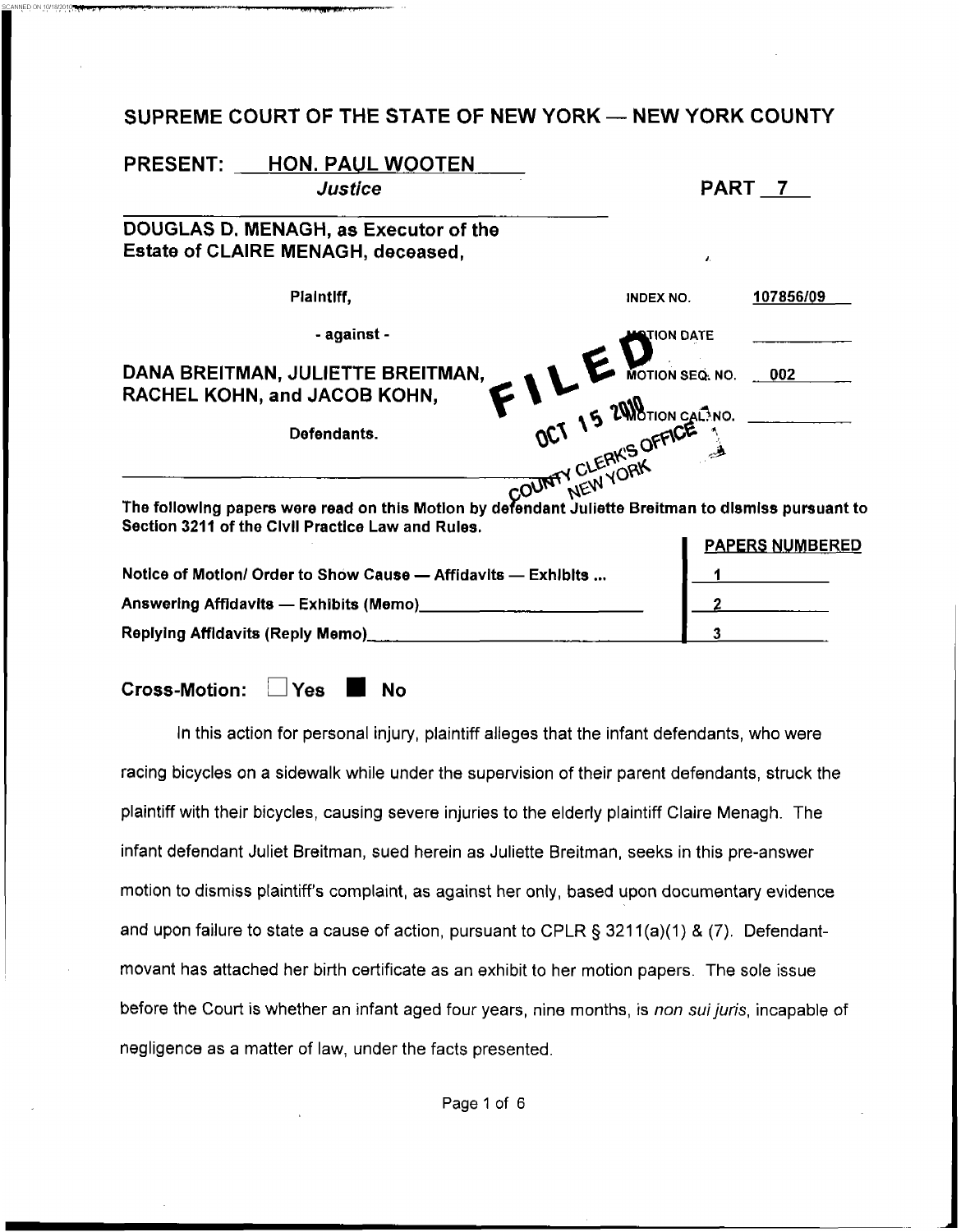## **CPLR 321 l(a) Motion to Dismiss Standards**

CPLR 3211(a) provides:

(a) Motion to dismiss cause of action. A party may move for judgment dismissing one or more causes of action asserted against him on the ground that:

1. A defense is founded on documentary evidence;  $\ldots$ ,  $\ell$ 

7. the pleading fails to state a cause of action[.]

Pursuant to CPLR 3211(a)(1), in order to "prevail on a motion to dismiss based on documentary evidence, the documents relied upon must definitively dispose of plaintiff's claim" *(Bronxville Knolls v Webster Town Ctr. Pshp.,* 221 AD2d 248 (I" Dept. 1995); *Juliano v McEntee, 150 AD2d 524 [2d Dept 1989]; Demas v 325 W. End Ave. Corp., 127 AD2d 476 [1<sup>st</sup>]* Dept 1986]). A CPLR 3211(a)(1) "motion may be appropriately granted only where the documentary evidence utterly refutes plaintiffs factual allegations, conclusively establishing a defense as a matter of law'' *(Goshen v Mut. Life Ins. Co.,* 98 NY2d 314, 326-27 [2002])

Upon a 3211(a)(7) motion to dismiss for failure to state a cause of action, the "question for **us is** whether the requisite allegations of any valid cause of action cognizable by the state courts 'can be fairly gathered from all the averments'' *(Foley v D'Agostino,* 21 AD2d 60, 65 [Iat Dept. 1964], quoting *Condon v Associated Hosp. Serv.*, 287 NY 411, 414 [1942]). In order to defeat a pre-answer motion to dismiss pursuant to CPLR 321 1, the opposing party need only assert facts of an evidentiary nature which fit within any cognizable legal theory. *(Bonnie* & Co. *Fashions, Inc. v. Bankers Trust Co., 262 A.D.2d 188 [1st Dept.1999].*)

When determining a CPLR 3211(a) motion, "we liberally construe the complaint and accept **as** true the facts alleged in the complaint and any submissions in opposition to the dismissal motion" (511 W. 232nd Owners Corp. v. Jennifer Realty Co., 98 NY2d 144, 151-152 [2002]; *Leon v Martinez,* 84 NY2d 83, 87, [1994]; *Sokoloff v Harriman Estates Dev. Corp.,* 96 NY2d 409, [2001]; *Wieder v Skala,* 80 NY2d 628, [1992]). "We also accord plaintiffs the benefit of every possible favorable inference" *(51 1 W. 232nd Owners Corp.* , 98 NY2d at 152; *Sokoloff*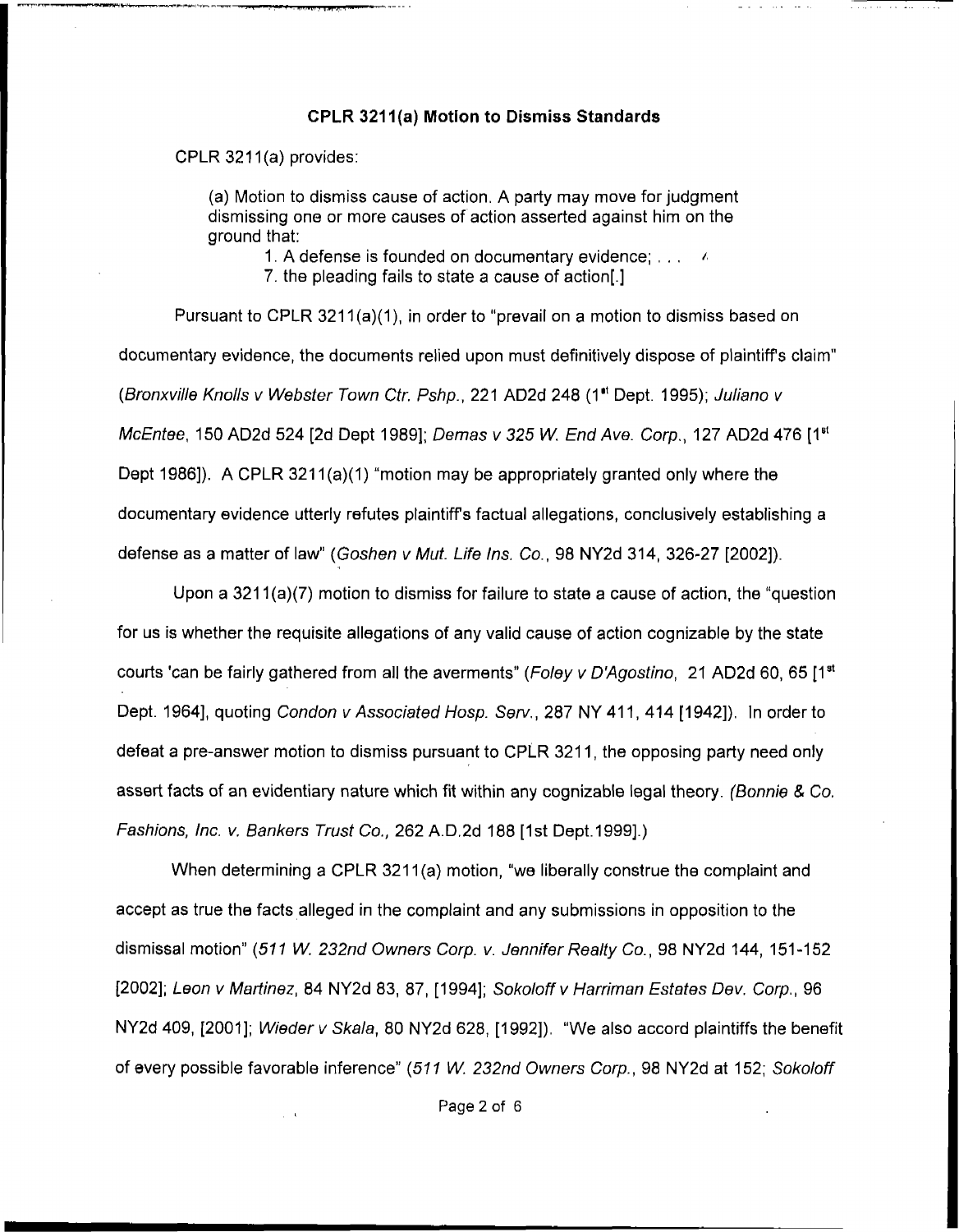*v Harriman Estates Dev. Corp,* 96 NY2d at 414).

## *Non Sul Juris*

Defendant-movant correctly notes that infants under the age of four are conclusively presumed incapable of negligence *(Vsrni v Johnson,* 295 NY 436, 438 [1946]). Defendantmovant Juliet Breitman, however, was over the age of four at the time of the subject incident. *I* 

For infants above the age of four, there is no bright line rule, and "in considering the conduct of an infant in relation to other persons or their property, the infant should be held to a standard of care . . . by what is expected of a reasonably prudent child of that age, experience, intelligence and degree of development and capacity" *(Gonzalez v Medina,* 69 AD2d 14, 18 **[Itt**  Dept. 1979], citing *Camardo v. New York State Rys.* 247 N.Y. 111 [1928]; see also Steeves v *City of Rochester,* 293 NY 727, 731 [I9441 ["The general rule is that 'a child is not guilty of contributory negligence if it has exercised the care which may reasonably be expected of a child of similar age and capacity."']; *Weidenfeld v Surface Transp. Corp. of N.Y.*, 269 AD 341, 345 [1<sup>at</sup> Dept 1945]; *McLoughin v Bonpark Realty Corp.*, 260 AD 471 [1<sup>at</sup> Dept. 1940]; *Redmond v City of New York, 81 AD2d 908, 909 [2d Dept. 1981], affd 55 NY2d 796 [1981]; Eagle v Janoff,* 12 AD2d 638,639 [Zd Dept. 19601; *Yun Jeong Koo v St. Bernard,* 89 Misc 2d 775, 779 [Sup Ct, Queens County 1977]).

If "conflicting inferences may be drawn, the question is one of fact; if only one inference can **be** drawn the question is one of law" *(Carnardo,* 247 NY at 116 [1928]; *accord Steeves,* 239 NY at 731-32; see *also Weidenfeld,* 269 AD at 345; *Republic Ins. Co. v Michel, 885* F Supp 426, 432-34 [EDNY 19951 [applying New York State Law, an infant aged four years, four months was not automatically *non sui juris*, but could be found *non sui juris* upon the presentation of "substantial evidence regarding the child's lack of intelligence and maturity"]; *cf. Boyd v Trent,* 297 AD2d 301 [2d Dept. 20021 [held, without preliminary discussion, that four year old infant was *non suijuris* for contributing to accident by distracting parent from driving,

Page3of 6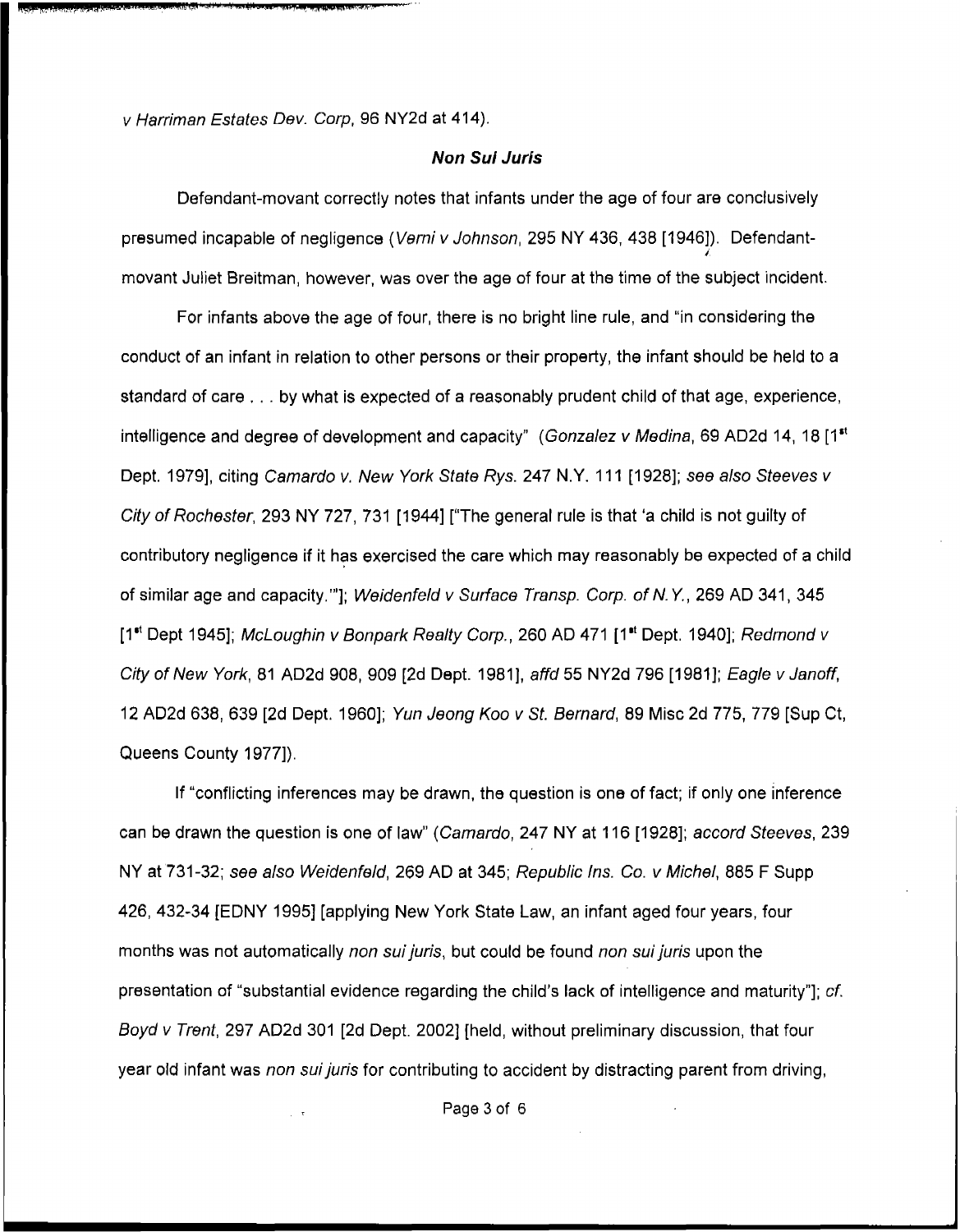presumably because Second Department did not believe the four year old could appreciate the danger of distracting its parent]).

I ',--- , , , ."-*e--* 

This method of analysis has resulted in ostensibly conflicting case law, in which children less than a month apart in age are treated differently as to *suijuris* status. For example, a child aged four years, ten months who is hit by a car while crossing the street at his mother's *I*  direction is *non sui juris* **as** a matter of law *(Ehrlich v Marra,* 32 A.D.2d 638 [2d Dept. 19691). On the other hand, an unsupervised child of the same age who is struck by a car will not be held *non suijuris* as a matter of law, absent evidence that the child is otherwise unable to comprehend the danger posed by an approaching vehicle (e.g. Camardo, 247 NY at 111, *Yun Jeong KOO,* 89 Misc **2d** at 775).

According to defendant-movant, supervision is the distinguishing factor between these **cases.** The Court disagrees. **A** parent's presence alone does not give a reasonable child carte blanche to engage in risky behavior such as running across a street. **A** reasonably prudent child, whom we may presume has been told repeatedly by the age of four to look both ways before crossing a street', knows that running across a street is dangerous even if there is a parent nearby. Despite this, if a parent or other trusted adult actively directs a four year old child to cross a street at a certain time, the only logical inference is that the child will reasonably believe it is safe to cross the street at that time. Because a child above the age *of* four will only be *non suijuris* if it is impossible under the circumstances *to* draw any other inference, parental supervision is unlikely to affect the *sui juris* status of a child above the age of four unless the parent has taken an active role in encouraging the child's conduct (see *Carnardo,* 247 NY at

<sup>&</sup>lt;sup>1</sup>See *Yun Jeong Koo*, 89 Misc 2d at 779 (noting that the *Camardo* decision would be more rational now that, "in thls modern day of enlightenment, children are prone to view television programs which, by voice and sight exemplification, polnt out to youngsters of very early age the necessity of their looking and listening to avoid danger or dangerous conditions."),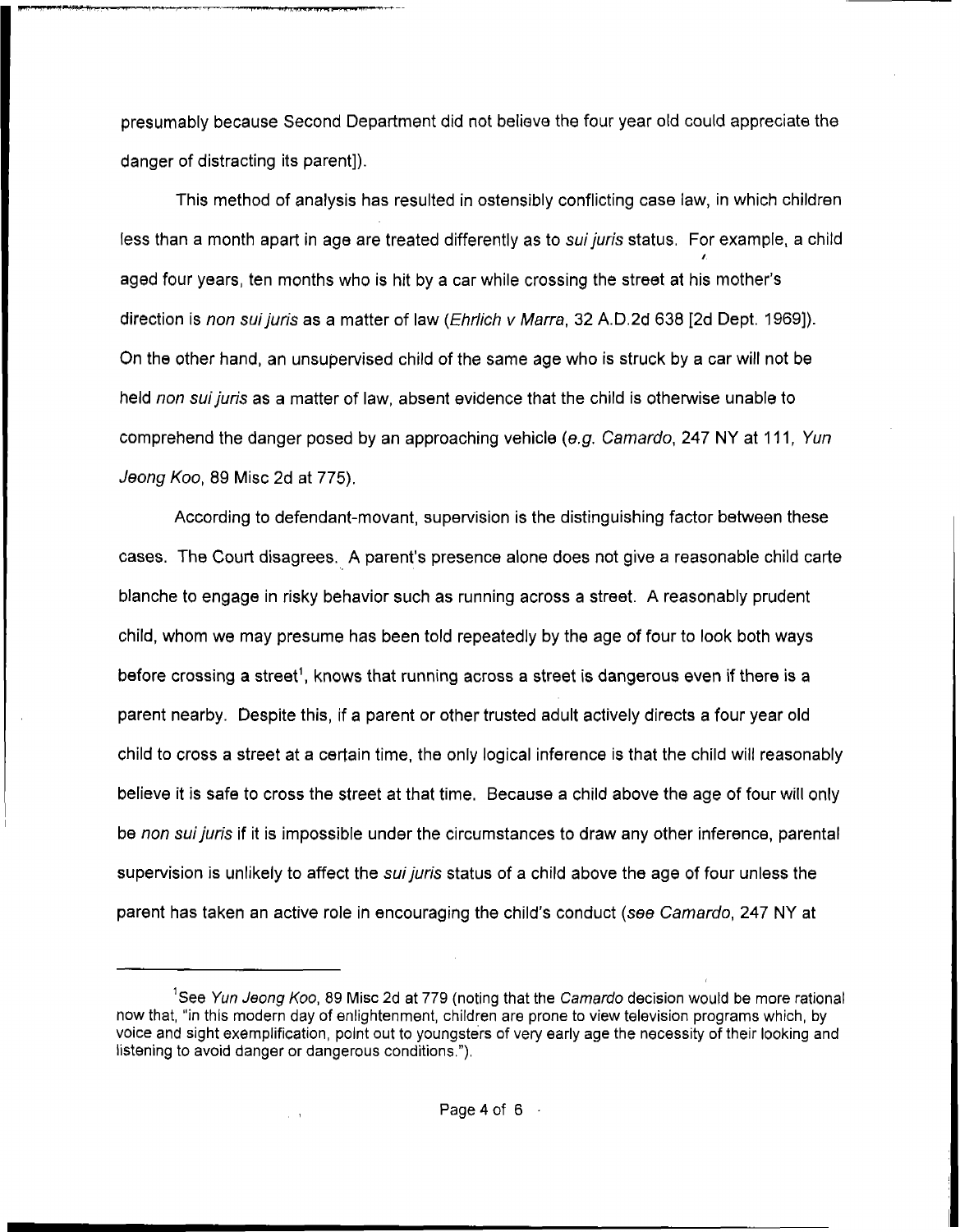$111$ ).

Defendant-movant's reliance on *Rornanchuk v County of Westchester* **(40** A.D.2d *877*  [2d Dept. 1972]), to establish that a child days shy of the age of five can be held *non suijuris* as a matter of law, is therefore misplaced. In that case, the child was actively placed onto a sled and pushed down a slope by his father, whereupon the sled was allegedly struck by a vehicle. The *Rornanchuk* child was declared not to be contributorily negligent as a matter of law, not because of his age or because of a mere parental presence, but because the only logical inference was that the child reasonably believed that allowing his father to push him on a sled was a safe course of action.

...

Applying the *Camardo* conflicting inferences rule and reasonable child standard to the facts presented here, defendant-movant cannot be held *non suijuris* **as** a matter of law. The motion papers and pleadings, do not indicate that defendant-movant's mother had any active role in the alleged incident, only that the mother was "supervising," **a** term that is too vague to hold meaning here. There are no exhibits containing evidence **as** to the defendant-movant's lack of intelligence or maturity, nor are there any other mitigating factors apparent in the record that would indicate that another child of similar age and capacity under the circumstances could not have reasonably appreciated the danger of riding a bicycle into an elderly woman.

Furthermore, even if defendant-movant had alleged facts which, if true, might constrain the Court to a single inference, all facts must be viewed in a light most favorable to plaintiff (see *supra; 511 W. 232nd Owners Corp.,* 98 NY2d at 152; *Sokoloff v Harriman Estates Dev. Corp, 96* NY2d at **414).** Merely introducing such allegations would therefore still be insufficient. Rather, defendant-movant had the burden of conclusively establishing such allegations.

Because defendant-movant has utterly failed to allege, let alone establish, facts constraining the Court to a single inference, defendant-movant's *suijuris* status is a matter of . fact for a jury, and this motion to dismiss must be denied.